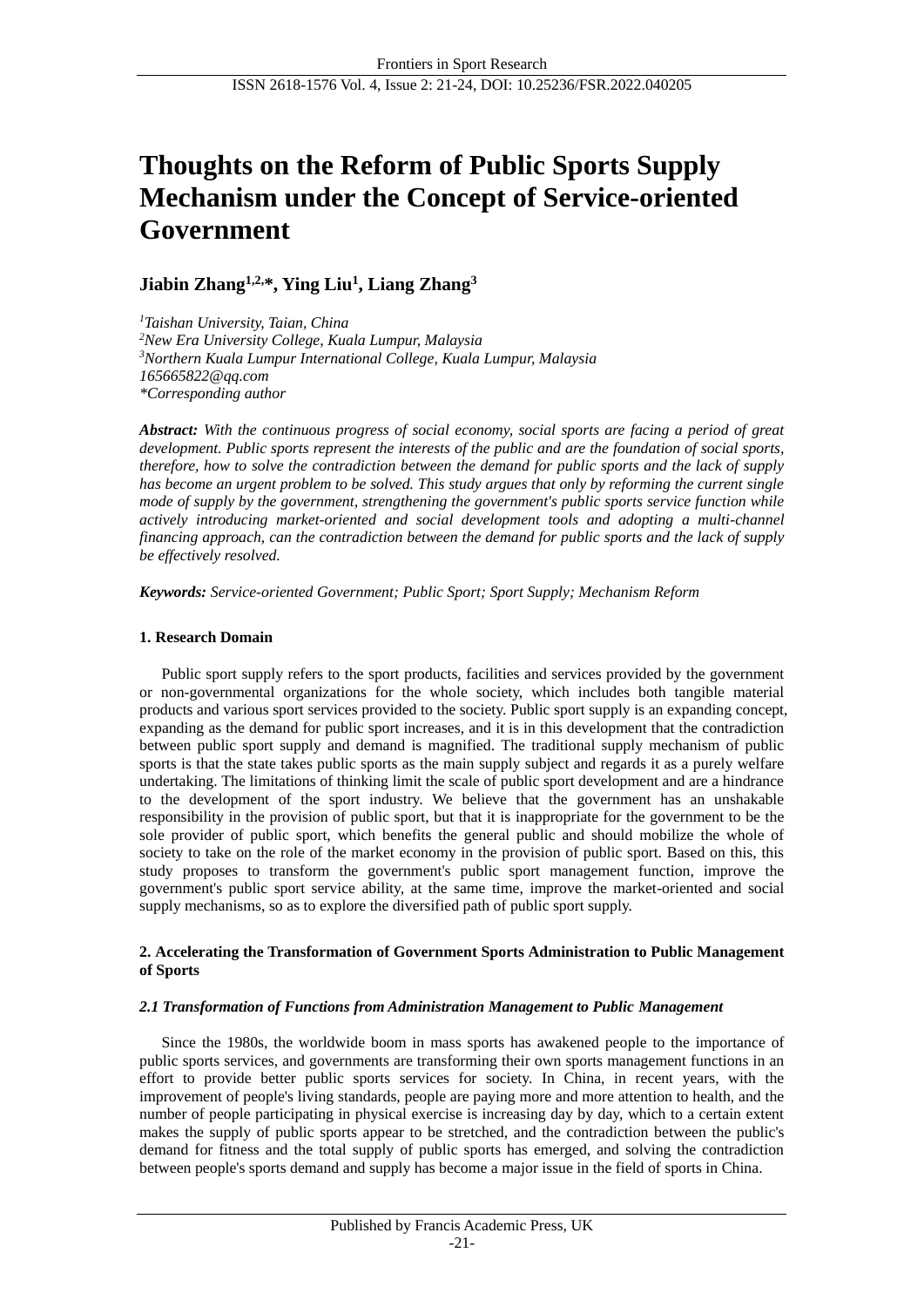#### ISSN 2618-1576 Vol. 4, Issue 2: 21-24, DOI: 10.25236/FSR.2022.040205

Service-oriented government is a clear policy requirement of our government, and improving public services is the content of our government construction concept. General Secretary Hu Jintao pointed out in the report of the 17th National Congress of the Communist Party of China: "We should speed up the reform of administrative management system and change the management concept of building a service-oriented government-from administrative management to public management." Service-oriented government is the requirement of building a harmonious society. The Sixth Plenary Session of the Sixth Central Committee deliberated and adopted the Decision of the Central Committee of the Communist Party of China on Several Major Issues of Building a Socialist Harmonious Society, in which "the basic public service system is more complete" is clearly listed as one of the nine goals and main tasks of building a socialist harmonious society in China by 2020. The change of modern government's sports function and role is mainly reflected in the transformation of government's management function of social public sports affairs [1]. Improving the public service of sports is one of the important functions of China's service-oriented government. With the increasing improvement of people's living standards, the public's awareness of sports participation has begun to awaken, and the requirements for public service of sports will become higher and higher. Therefore, it is an arduous task for our government to improve the ability of public sports service.

#### *2.2 The Value Orientation of Government Sports Management Has Changed from Political Function to Public Management and Public Service Function*

The ultimate goal of service-oriented government is the public interest, and the value orientation of government is for the benefit of the people. Political functions turn to economic functions, and economic functions turn to public management and public service functions, which is the general direction of the evolution of government functions [2]. The fundamental goal of China's socialist modernization is to meet the growing needs of the people's material and cultural life, and the goal of government sports management should be consistent with this fundamental goal, that is, to provide basic and guaranteed public sports products and effective public sports services for the whole society, so as to continuously meet the growing public sports needs of the general public [3].

### *2.3 Improve the Government's Macro-Control Ability and Reduce Intervention of the Specific Operational Level*

The functional model of all-round government is the product of planned economy and the main object of China's economic system reform. Under the planned economy, the government carries out economic management and social management through mandatory planning and administrative means, and the government is omnipotent. The government has played the role of producer, supervisor and controller, and the function and role of providing public services to society and people have been diluted. The perfection of socialist market economy requires the government to hand over the economic activities of micro-subjects to market regulation. From the original mandatory management of micro-subjects by the government to serving market subjects, to creating a good development environment for enterprises' production and operation. Since the reform and opening-up, great changes have taken place in our society. In the process of establishing the market economy step by step, the government's institutional structure and governance mode are also gradually evolving. The government's functions are closer to the market economy system. Various functions in the government's public sports management should be structurally adjusted. Some functions that are not suitable for the market economy should be weakened, and the functions to overcome market failures should be strengthened. Therefore, the government must reduce the involvement of specific operational levels, especially in the management of social sports, and still follow the way that the government takes full control of social sports formed under the planned economy system, so the problems encountered in management and construction are getting bigger and bigger. The reason is that the government manages too many things beyond its authority, and at the same time limits the rights of other social subjects, so the government feels powerless.

#### **3. Guarantee of Basic Public Sports Facilities by the Government Effective Supply**

#### *3.1 Ensure the Effectiveness of Government Supply*

"The principle of utility is only met if what public goods are provided is determined according to the public needs of society [4]." The effective supply of public sports services is to provide public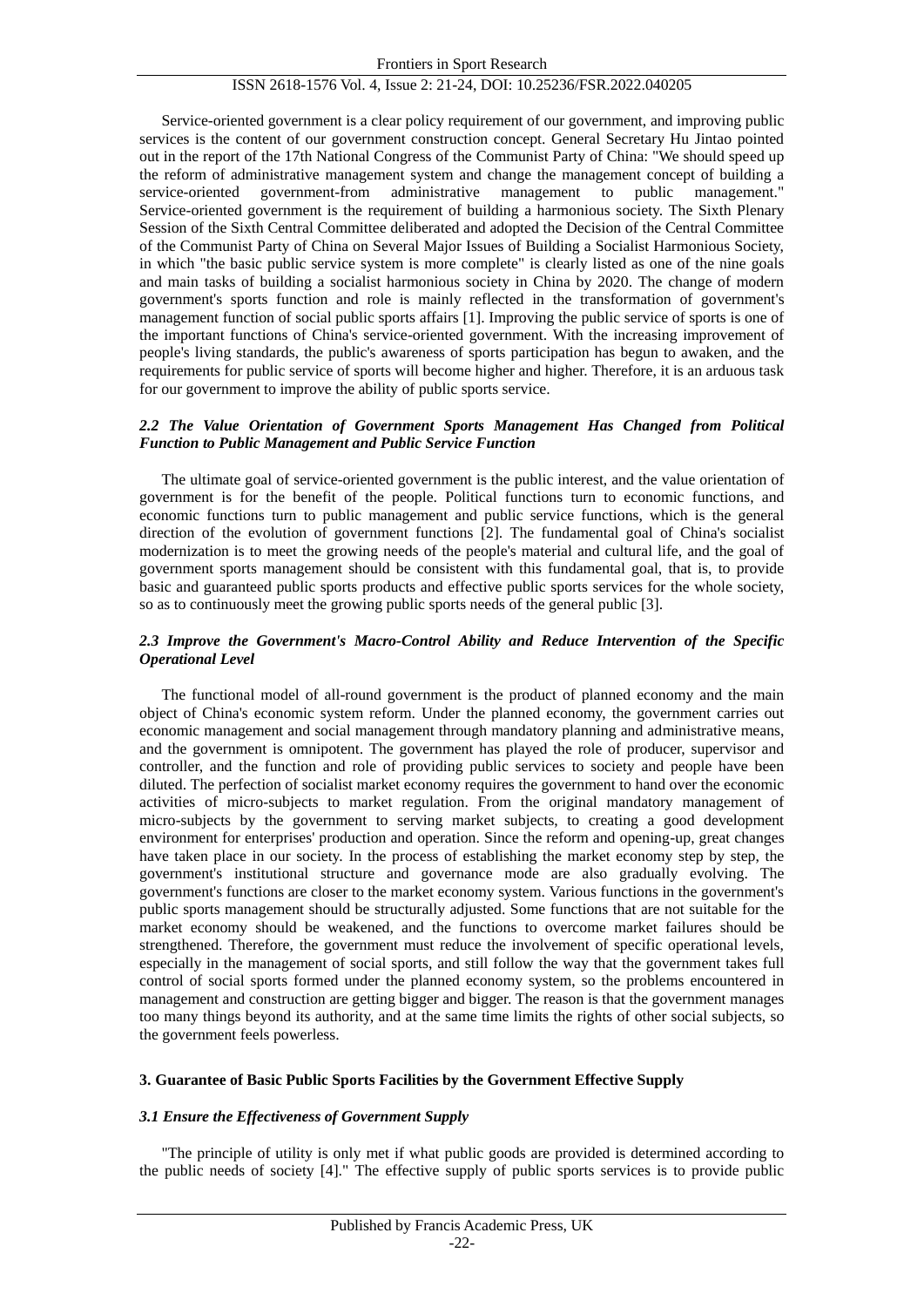#### ISSN 2618-1576 Vol. 4, Issue 2: 21-24, DOI: 10.25236/FSR.2022.040205

sports services according to the public sports needs of the society. At present, there are still many problems in the supply of public sports services in China. From the perspective of effective supply, it has caused a waste of resources, which makes the already insufficient public sports services appear worse. The main reasons for this phenomenon are: unclear understanding of government supply and market supply, the generalization of government supply makes it difficult for market supply to intervene, and the government's supply capacity is limited after all, which not only limits the participation of public sports suppliers, but also can not guarantee the effective satisfaction of demand; There is no clear line between central government supply and local government supply, and in some economically developed areas, the supply capacity of local governments has not been brought into play; Some local governments are eager for quick success and instant benefit, and engage in image projects in the construction of public sports facilities, which makes the construction of public sports very uncoordinated with the local economic situation; The quality of public sports products also lacks supervision, and even the well-built sports facilities are in a state of ruin due to long-term unattended maintenance. Due to various reasons, the effectiveness of public sports supply is greatly reduced. Therefore, the effectiveness of public sports services must be paid attention to ensure the maximum use of public sports construction funds and public sports facilities.

#### *3.2 Explore the Low-Cost Path of Public Sports Supply*

Infrastructure construction based on national finance is a general policy adopted by countries all over the world. However, with the increasing demand for public facilities, national financial investment is difficult to meet the construction demand, so social capital is urgently needed to be introduced into infrastructure construction, thus gradually forming a public infrastructure construction financing model and a public-private partnership (PPP). Another common investment method in the world is BOT (BUILD-OPERATE-TRANSFER), which entrusts the resources controlled, owned or controlled by the government to a foreign consortium legal person for investment and construction and business benefits, and then transfers them to the government for continued operation at the expiration of the franchise period.

The low-cost path to public sports provision is to maximize the amount of capital utilized and the utilization rate under the premise that the government contributes a certain amount, so that both the reasonable use of social capital and the private transfer of investment risks can be achieved. This mechanism was used in the construction and operation of the main Olympic stadium and the Olympic Village in Sydney, and was also used in the construction of the National Stadium for the 2008 Olympic Games in China.

### *3.3 Equal Allocation of Basic Public Sports Service Facilities*

The so-called equalization of basic public services means that people all over the country should enjoy the same rights as much as possible in the field of basic public services. Social fairness and justice are the basic conditions of social harmony. Fair distribution of public goods and services and gradual equalization of basic public services have become important contents of maintaining social fairness and promoting social harmony in the stage of building a well-off society in an all-round way. The allocation process of resources by the market revolves around interests. Due to the limitations of market allocation, it is impossible for the market to bear the supply of non-profit public sports products in the basic fields. The investment subject of this part of supply can only be the government. This kind of national investment behavior is public welfare and non-profit. In western developed countries, public stadiums and gymnasiums funded by the government are all non-profit operated, and they are charged according to the operating cost or slightly higher or lower than the cost, and some are free [5]. The most basic public sports facilities are between urban and rural areas, and the allocation between regions should be based on the principle of per capita equality. This part of the investment mainly meets the most basic physical exercise needs of the public, which is the embodiment of social equity and one of the factors to maintain social stability. The central government's principle of public sports allocation is to achieve equal allocation in the whole country, while local governments can provide public sports facilities and services for the society according to their own strength, so as to achieve equal allocation of public sports within the jurisdiction of local governments.

#### **4. Conclusion**

Public sport is a public welfare undertaking, and the government has an unshrinkable responsibility